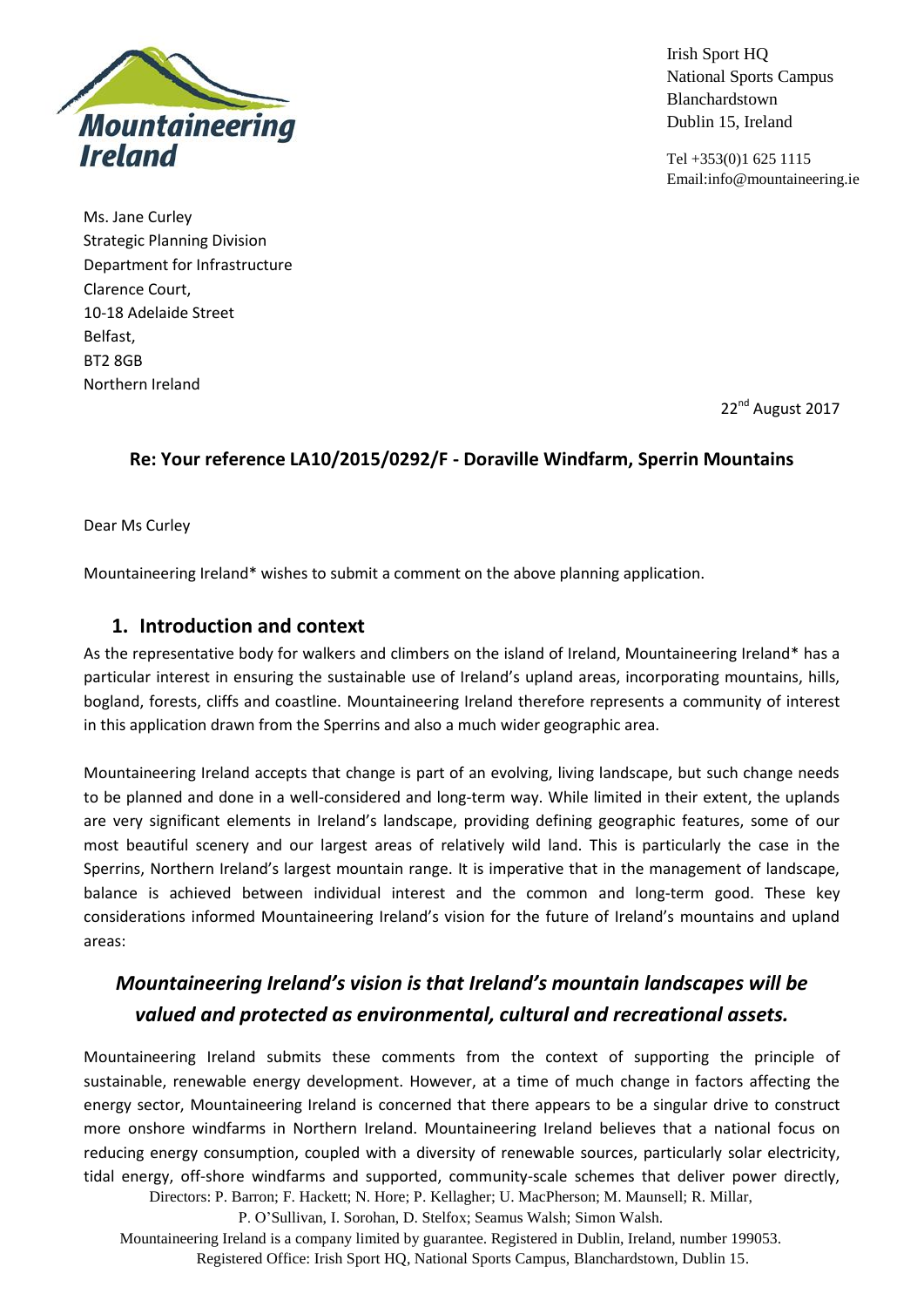

provide a more effective approach to meeting future energy needs. Grid developments, improved electricity storage, electric vehicles and other technological developments will all allow greater benefit to be harvested from Ireland's existing windfarm infrastructure.

In this regard Mountaineering Ireland welcomes the Department for Infrastructure's current review of planning policy for renewable energy. In addition to considering planning policy, there is need for informed and objective debate about how Northern Ireland can best manage its natural resources – including undeveloped and semi-natural landscapes, soils, biodiversity and fresh water – all of which are being depleted at worrying rates.

The proposal in question is for a 33-turbine windfarm, to the south of the Glenelly Valley in the Sperrin Mountains, at the head of two river valleys, Coneyglen Burn and Glenlark River. The development site is centrally located within the Sperrin Area of Outstanding Natural Beauty (AONB). If approved and constructed this would become the largest windfarm in Northern Ireland.

### **2. Observations on the proposed windfarm**

#### **2.1 Landscape and visual impact**

Relevant planning policy is set out in Planning Policy Statement 18 on Renewable Energy (PPS18; DoE 2009a), which is complemented by Best Practice Guidance (DoE, 2009b) and Supplementary Planning Guidance to accompany PPS18 (SPG 18; NIEA, 2010). Policy RE 1 of PPS18 provides for renewable energy developments that will not result in an unacceptable adverse impact on visual amenity and landscape character. To ensure consistency in development following the local government reforms of 2014, the Department of the Environment published a Strategic Planning Policy Statement on Planning for Sustainable Development (SPPS; DoE, 2015). A review of planning policies on renewable energy and countryside development is currently underway and expected to be completed in 2018.

The proposed windfarm site is within the South Sperrin Landscape Character Area (LCA 24), a landscape deemed to be *'extremely sensitive to changes which would affect its unspoilt character'*. The LCA also notes: *'This landscape would be sensitive to the expansion of commercial forestry and to any large scale development, particularly relating to mineral extraction, which would be prominent in views from the surrounding ridges.*

The draft Supplementary Planning Guidance to accompany PPS 18 (EHS, 2008) contained description relating to the capacity for each LCA to accommodate wind energy development. Mountaineering Ireland understands the capacity assessments may have been removed from the final SPG 18 due to pressure from the wind industry. Mountaineering Ireland draws attention to the draft capacity statement for LCA 24 (below) and makes the case that this should be accorded significance in the consideration of this application:

#### *'Capacity Assessment - Turbine groupings and height*

*This LCA is unlikely to be able to accommodate commercial wind energy development. Any wind energy development should generally be limited to single domestic/community size turbines. Even such small scale*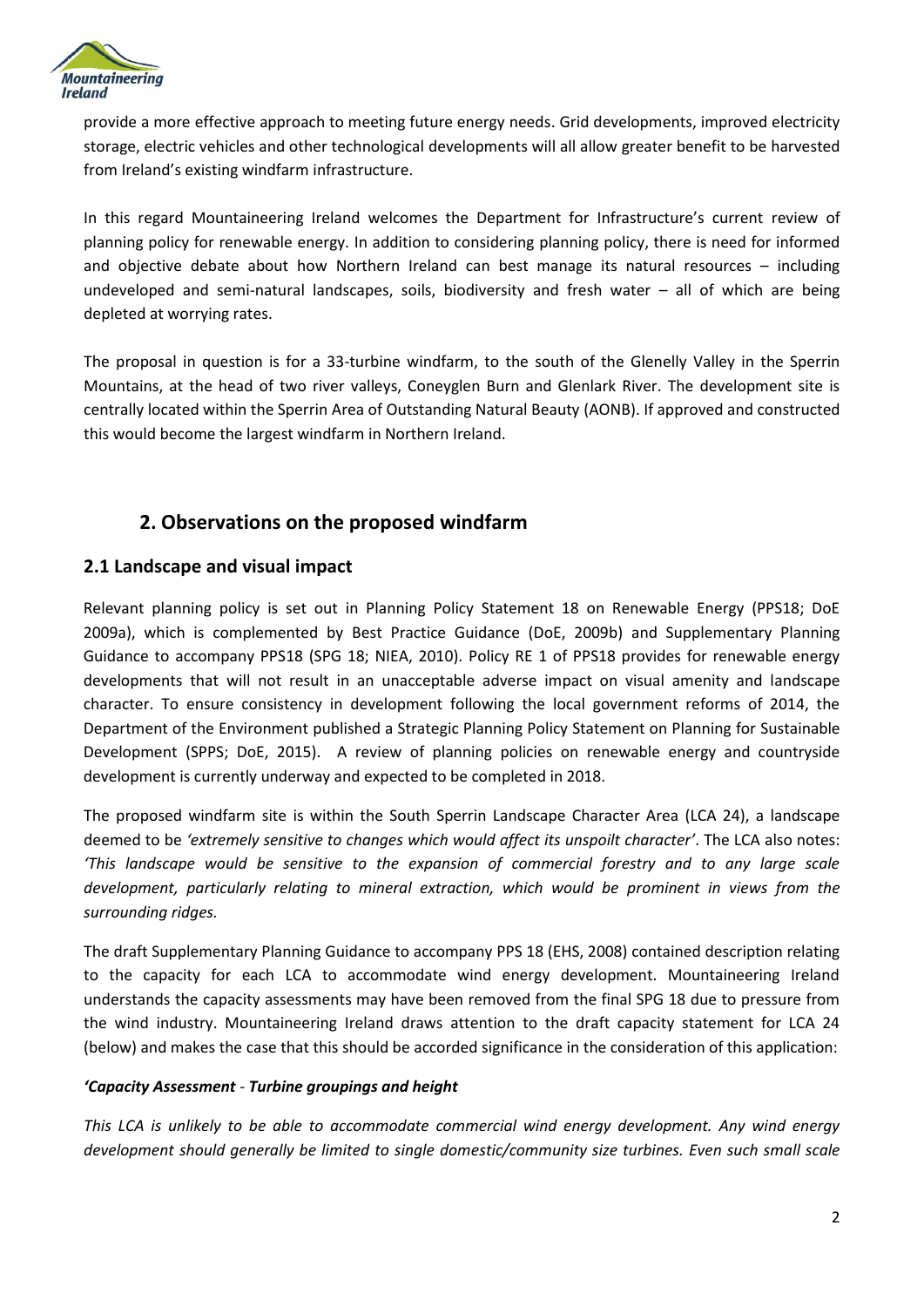

*development would be inappropriate in the open, exposed and largely uninhabited landscapes of the upper slopes.' (EHS, 2008)*

Under the more recent Regional Landscape Character Assessment (RLCA) the proposed development site falls within RCLA 7 – Sperrins. The RCLA states that: *'The potentially significant impacts of large scale wind energy development in the uplands, on the scale, openness and tranquillity of the area, must be a prime consideration'.*

Mountaineering Ireland notes the developer's argument that the *'wildness', 'tranquillity'* and *'remoteness'* of the landscape may be overstated for some areas of the RCLA due to the presence of new wind farm development. It is Mountaineering Ireland's strong assertion that the extensive windfarm development on the periphery of the Sperrins makes it all the important to protect the qualities of wildness, remoteness and tranquillity in those areas in which they remain.

Mountaineering Ireland is concerned that the inclusion of just one viewpoint along the main ridge of the Sperrins, the high mountain ridge running west to east from Mullaghcarbathagh (517m) to Spelhoagh (568m), masks the impact that this proposed windfarm would have on the mountain landscape that is the centrepiece of the Sperrins. This ridge, which extends for a distance of more than 30km, along with its slopes, valleys and subsidiary peaks, make up what is inarguably the most extensive area of wild, remote and tranquil mountain land in Northern Ireland.

The assessment of visual impact from Mullaghclogha summit (Viewpoint 19) and the other relatively high viewpoints such as the Sperrin Road near County Rock (Viewpoint 10); Crockbrack (Viewpoint 11); Crocknamoghil (viewpoint 12); Park Road (Viewpoint 14) and the Crockandun Hills (Viewpoint 20) indicate the extent to which the proposed windfarm would be a significant feature in views throughout the central Sperrins and therefore would diminish the special qualities of this designated landscape.

Mountaineering Ireland is similarly concerned that no viewpoint has been included along the ridge to the southern side of the Glenelly Valley (between Mullaghbolig, 442m and Corratary Hill, 383m). As it is closer to the site of the proposed windfarm the impact along this ridgeline would undoubtedly be overwhelming.

The developer claims (7.2.14, paragraph 42) that the development will affect a very limited and localised part of the Sperrin RLCA. This is disingenuous; the ZTV maps in Figure 7.2.6 show that the core of the Sperrin AONB would be significantly affected were this windfarm to proceed.

Mountaineering Ireland strongly refutes the developer's claim that the RLCA *'overstates the wildness, tranquillity and remoteness of the landscape character on and around the site area*'. In the context of Ireland's landscape, the site proposed for this windfarm is undoubtedly wild – as desolate as the Bluestacks or the Nephins (see Figures 1 and 2 below), with generally wide visibility, over long distances, to and from all the surrounding uplands. A recent site visit showed that on a north to south axis from the proposed windfarm there are no man-made structures for 7.5km, and on the east to west axis, with the exception of the minor road (Coneyglen through to Glenelly - one dwelling house), there are no other man-made structures for 16km. The glen between Carnanelly and Mullaghturk is very remote and likewise the Glenlark valley to the west of the minor road. Standing in these glens, it is likely one would see only the natural landscape.

In support of this argument, attention is also drawn to the Planning Appeals Commission decision against the nearby Mullaghturk windfarm application (reference: 2007/A1313) in which the Commissioner stated: '*I*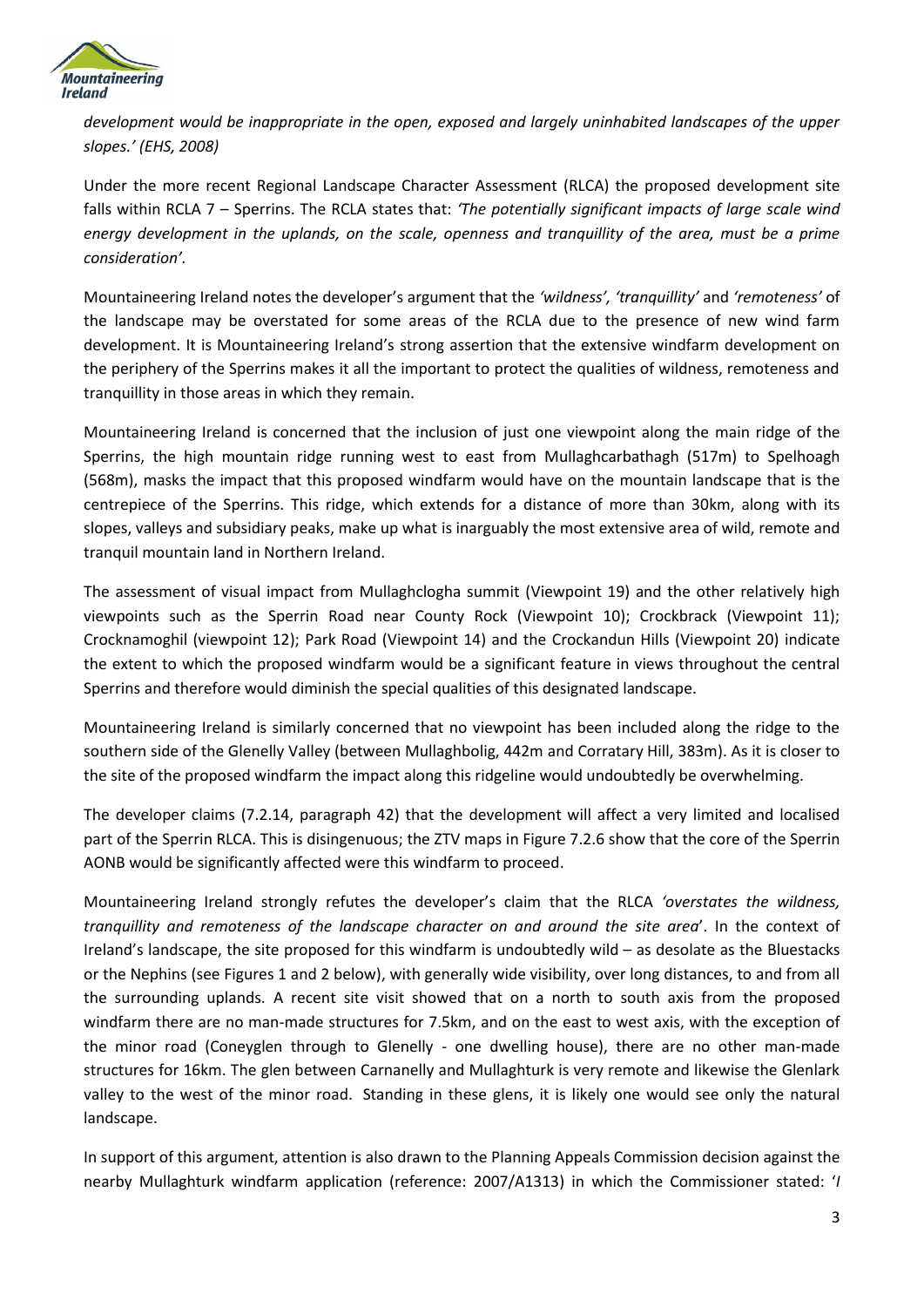

*observed that the landscape is very largely unspoiled, uncommonly free from built or other development, and exhibits a wild, remote and tranquil character.'*

Mountaineering Ireland has called for the mapping of Ireland's undeveloped landscapes as a spatial planning tool and the development of guidance for assessing impacts on these areas as part of the planning process (MI, 2017). The work of the Scottish government in mapping and describing their wild land areas provides a relevant model. Scotland's third National Planning Framework recognises wild land as a *'nationally important asset'* requiring strong protection and Scottish planning policy ensures that developments which have the potential to impact on wild lands are subject to extra scrutiny (SNH, 2017a).

Despite the possible shortcomings in the selection of viewpoints mentioned above, the fact that the development was assessed to have a significant visual impact on 22 of the 25 viewpoints shows how prominent this proposal would be in this sensitive upland landscape. Mountaineering Ireland contends that the proposed development would be unacceptably damaging to the visual amenity and landscape character of this area and thus in conflict with Policy RE 1 of PPS18.



*Fig. 1 View south west from Carnanelly top showing windfarm location*



*Fig. 2 View south from Carnanelly Slievevaddy ridge*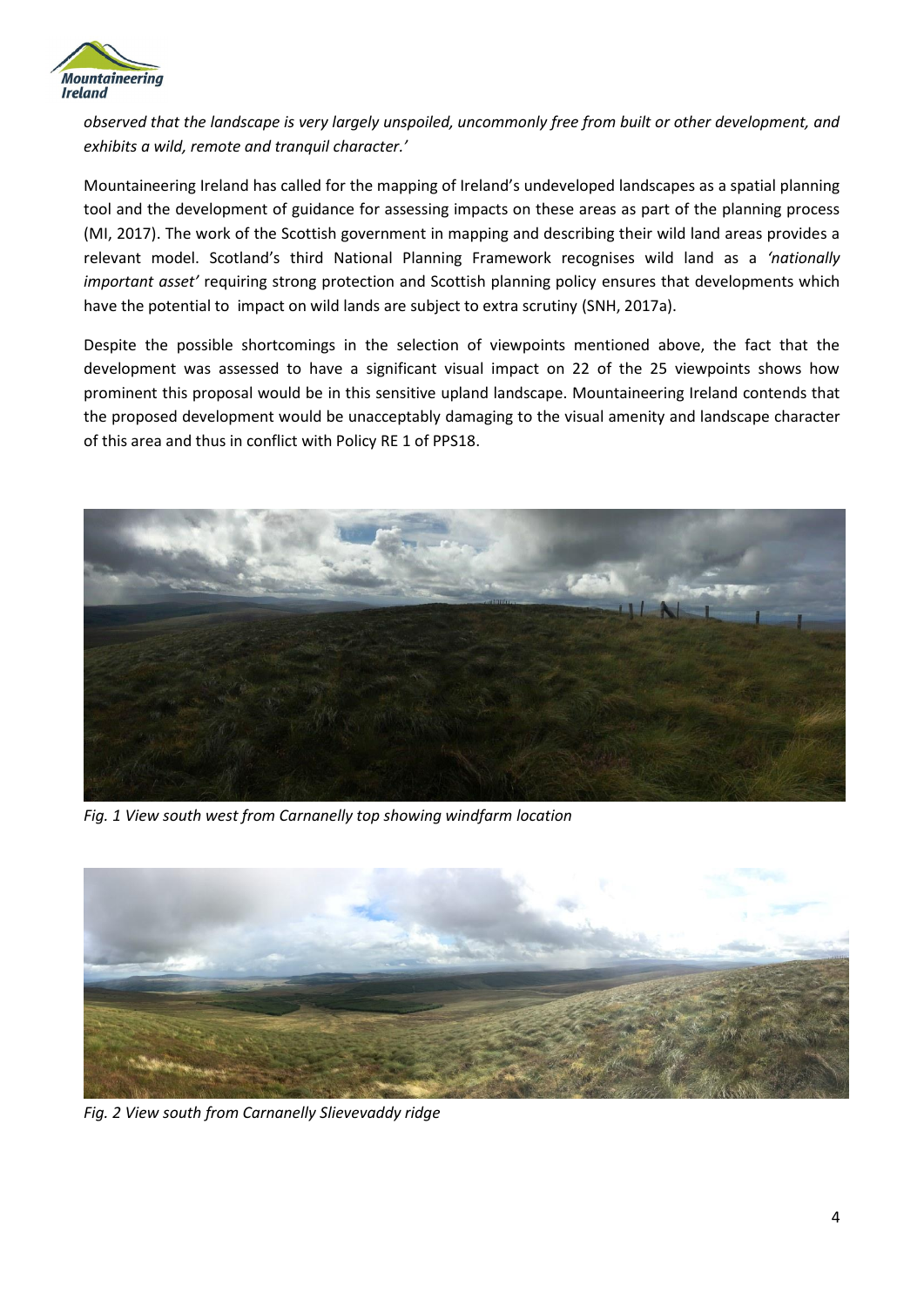

### **2.2 Impact on Area of Outstanding Natural Beauty (AONB)**

Mountaineering Ireland finds it unusual that there is not a single reference to the Sperrin Area of Outstanding Natural Beauty (AONB) in the non-technical summary submitted with this application (published 26/5/2017). It cannot be ignored that the site proposed for what would be the largest onshore windfarm in Northern Ireland is at the heart of the Sperrin AONB. According to the UK's National Association for Areas of Outstanding Natural Beauty, an AONB is '*an outstanding landscape whose distinctive character and natural beauty are so precious that it is in the nation's interest to safeguard them.'*

The Sperrin AONB is already considerably disadvantaged when compared with other AONBs. The Sperrins Outdoor Recreation Action Plan (ORNI, 2013) identified the most significant issue constraining future recreational development in the Sperrins as the absence of one co-ordinating management body with responsibility for the development, management and promotion of the Sperrins region. The report also noted the lack of a dedicated AONB Officer and an AONB Management Plan as constraints. Given these weaknesses, it is incumbent on the Strategic Planning Division to ensure protection of this important scenic landscape for the future.

Mountaineering Ireland recognises that there is not an embargo on windfarm development in AONBs, however, the Strategic Planning Policy Statement on Renewable Energy states that: *'Development proposals within AONBs must be sensitive to the distinctive special character of the area and the quality of their landscape, heritage and wildlife'* (DoE, 2015, paragraph 6.187).

The SPPS goes on to say that: *'A cautious approach for renewable energy development proposals will apply within designated landscapes which are of significant value, such as Areas of Outstanding Natural Beauty, and the Giant's Causeway and Causeway Coast World Heritage Site, and their wider settings. In such sensitive landscapes it may be difficult to accommodate renewable energy proposals, including wind turbines, without detriment to the region's cultural and natural heritage assets'* (paragraph 6.223). Both these statements originate from the Best Practice Guidance to accompany PPS18, published in 2009 (DoE, 2009b).

Table 17 of the Landscape and Visual Impact Assessment submitted by the developers in December 2015 shows that the proposed windfarm would have a *'significant effect'* on landscape character in many parts of the AONB. Design changes in the interim include a reduction in the number of turbines from 36 to 33 and the re-location of seven turbines, however all turbines in the proposal are now approximately 10 metres higher than previously. The addendum to the Environmental Statement completed in April 2017 notes (in Table 9.1) there is no material change to the findings of the 2015 landscape and visual assessment and that the significance of effects remain unchanged.

Mountaineering Ireland draws attention to the fact the scale of renewable energy development which is the subject of this application, comprising 33 wind turbines of up to 149 metres in height, would not have been envisaged when that 'cautious approach' was first advocated over eight years ago.

Power generation on the scale proposed at Doraville is clearly an industrial use of land. Wind turbines are the largest manmade structures being imposed on Ireland's upland landscape, each one with a substantial concrete foundation and a service road of a scale unprecedented in such settings. Mountaineering Ireland challenges the apparent presumption that remote and undeveloped landscapes are appropriate locations for industrial-scale renewable energy developments. Should these developments not be centred in industrial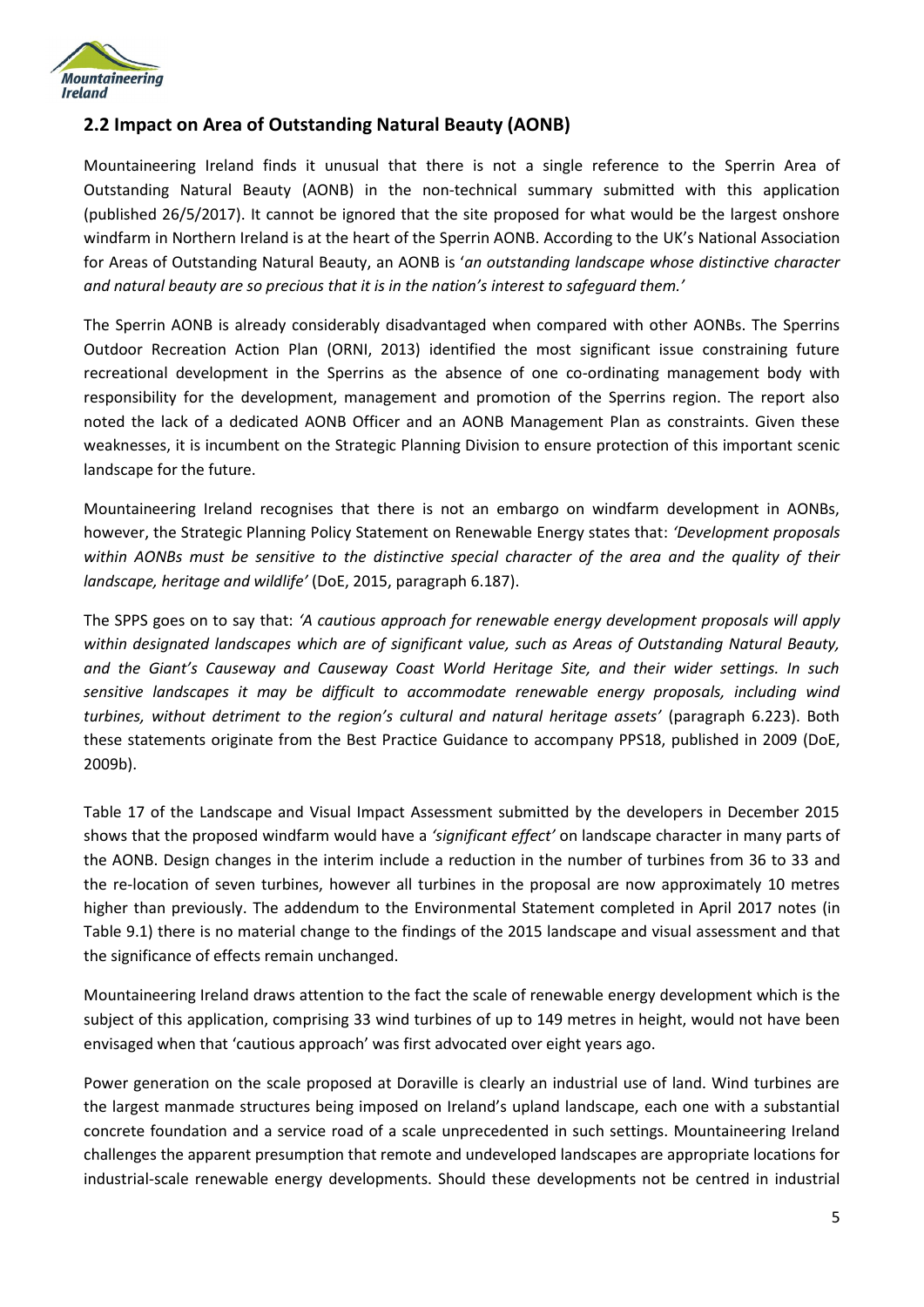

zones or brownfield sites on the outskirts of cities and towns, with easier grid access and closer to demand centres?

It is the position of Mountaineering Ireland, that given its scale, and its central location within the AONB, that this industrial development would be severely injurious to the integrity of the Sperrin AONB, and therefore not compatible with the SPPS on Renewable Energy.

#### **2.3 Cumulative impact**

Northern Ireland's over-reliance on onshore wind for electricity generation has been briefly referred to in Section 1. In the context of this application it must also be considered that almost half of Northern Ireland's wind turbines are located in west Tyrone, some of these within the Sperrin AONB. The landscape of south Derry/Londonderry has also taken more than its share of this type of development. In an Environment Committee debate in March 2015 on the report of the Wind Energy Inquiry, the then Chair of the Committee Anna Lo MLA stated that some areas, notably west Tyrone, had already reached saturation point in the number of wind developments, either operational or planned, for the region (NI Assembly, March 2015).

Table 7.2.8 in the addendum to the Environmental Statement (April 2017) shows the revised assessment of cumulative landscape and visual effects on the 25 selected viewpoints. The intention was to establish whether or not the addition of the proposed development, in combination with other relevant existing and proposed windfarms, would lead to a landscape character or view that is characterised primarily by windfarms. It is striking that the assessment shows for all the hill or mountain viewpoints (Crocknamoghil - Viewpoint 12; Mullaghclogha - Viewpoint 19; Crockandun Hills - Viewpoint 20; and Slieve Gallion - Viewpoint 25) that the assessment remains the same – '*significant in any scenario'*.

Taking the Mullaghclogha viewpoint as an example (frequently visited by hillwalkers), examination of the photomontages and wireline drawings (7.2.83a-f) shows what Mountaineering Ireland considers to be an unacceptable degree of cumulative impact, notably in the 30° and 300° views, but particularly the 120° view which would be dominated by the proposed Doraville windfarm. Due to the central location of this site within the AONB, its visibility from so many locations and the extent of the proposed development, were the Dorvaille windfarm to be permitted the central part of the Sperrin AONB would undoubtedly become a landscape characterised primarily by windfarms. It is Mountaineering Ireland's assertion that this would be clearly contrary to the proper planning and sustainable development of a designated landscape.

#### **2.4 Damage to recreational experiences and tourism**

Mountaineering Ireland welcomes the acknowledgment within the Landscape and Visual Impact Assessment (Appendix 6.3) that walkers and others engaged in outdoor recreation have a high sensitivity to changes in the landscape because their purpose is often to enjoy their surroundings. This is in keeping with guidance from the Landscape Institute and Scottish Natural Heritage (SNH, 2017b).

It also corroborates with Mountaineering Ireland's own findings. Consultation with members in 2016 identified *'peace and quiet', 'natural beauty', 'wildness'* and *'escape'* as the main attributes which make mountain experiences special (Mountaineering Ireland, 2017). The quality of the environment and the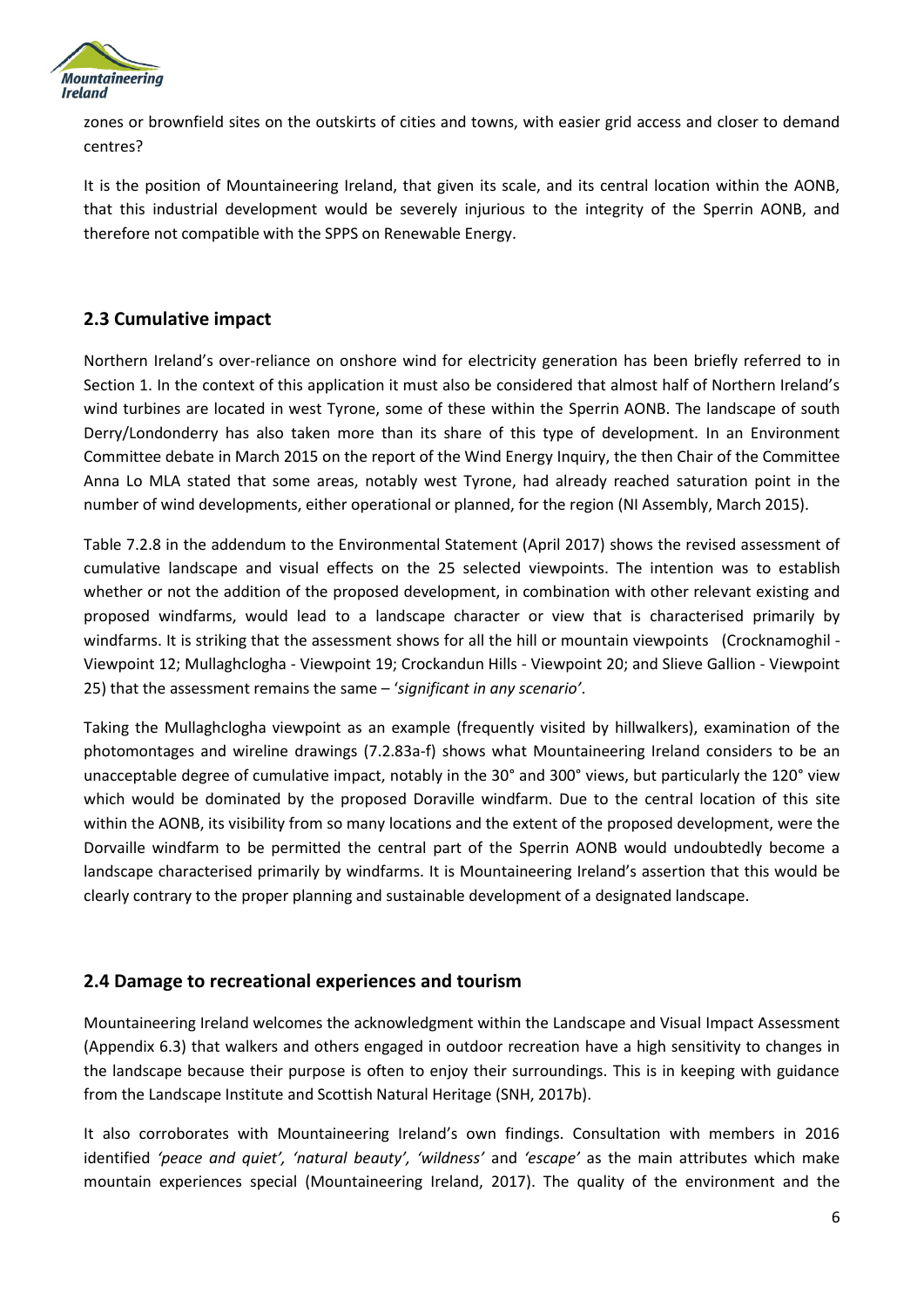

quality of the recreational user's experience are inextricably linked, with undeveloped natural landscapes providing the highest quality experiences. The relative lack of built artefacts in the wild landscape is a crucial part of the mountain experience.

Ireland has a very limited stock of mountain land, with just 6% of land area above the 300m contour; this includes Ireland's least altered landscapes. Ireland's extremely limited stock of undeveloped mountain land is irreplaceable and it is being depleted every day by renewable energy developments, afforestation, extractive industry, the erection of new fences and communications masts, the construction of new roads and tracks, and other built development including inappropriately sited housing. Wildness, remoteness, tranquillity and scenic quality are landscape values strongly associated with the Sperrins; it is vital that these qualities are protected for the enjoyment of future generations.

Long before his untimely death in 1976, Joey Glover, the founder of the North West Mountaineering Club, named a 30km+ route along the main ridge of the Sperrins as the Sperrin Skyway. The route incorporates 11 summits over 500m. In his guide to Ireland's mountains, *From High Places,* author Adrian Hendroff described the view along that ridge as *'fold after fold of unassuming hills stretched out before me, rolling gently like brown waves above a carpet of green'* (Hendroff, 2010).

The Visual Impact Assessment assesses the impact of the proposed developed through a series of static views from selected viewpoints. Its results very clearly indicate significant impact, and as noted in Section 2.1 significant impact would be experienced along most of the main Sperrin ridge and other high ground across the AONB, including stretches of the Ulster Way. The effect of windfarms on people's experience of upland landscapes is exacerbated by the movement of turbine blades, which bring large scale mechanised movement to a naturally still environment. As walkers move though the landscape different views are experienced in succession, consequently the cumulative impact of windfarm development detracts markedly from the quality of the experience enjoyed. It is not just the turbines that present an issue, many Mountaineering Ireland members have also commented on how windfarm access roadways detract from the quality of the landscape, due to their large scale and visibility.

As the representative body for Ireland's largest recreation user group, walkers, Mountaineering Ireland can say with certainty that the industrialisation of the Sperrin landscape through the imposition of a highly visible windfarm will detract from the quality of the recreation experience currently enjoyed by walkers in the Sperrins. This assertion is supported by research from Scotland which provides clear evidence that mountain-goers do not want to pursue their activity, and spend their money, in areas they regard as spoiled by industrial-scale windfarms. They are changing their behaviour to avoid such areas (MCoS, 2014).

It isn't just walkers and local residents who would be affected; cyclists and runners enjoy the hills and the quiet country roads through the Sperrins. The very minor road from Coneyglen Bridge past Doraville Lodge to the Glenelly Valley at Sperrin Lodge is a delight, with a real sense of remoteness; as the road goes through the centre of the proposed windfarm experiences there could change immeasurably.

The Doraville wind turbines would be visible from many of the roads through the Sperrins. The scenic driving routes through the Sperrin Mountains have been named in National Geographic's prestigious list of Top 101 Drives in the World, alongside such places as the Ring of Kerry, with the wild, unspoilt beauty, ideal trails and dreamy villages of the Sperrins ensuring that any visitor or recreational user can be submerged in its natural and undeveloped landscape (BBC, 2012).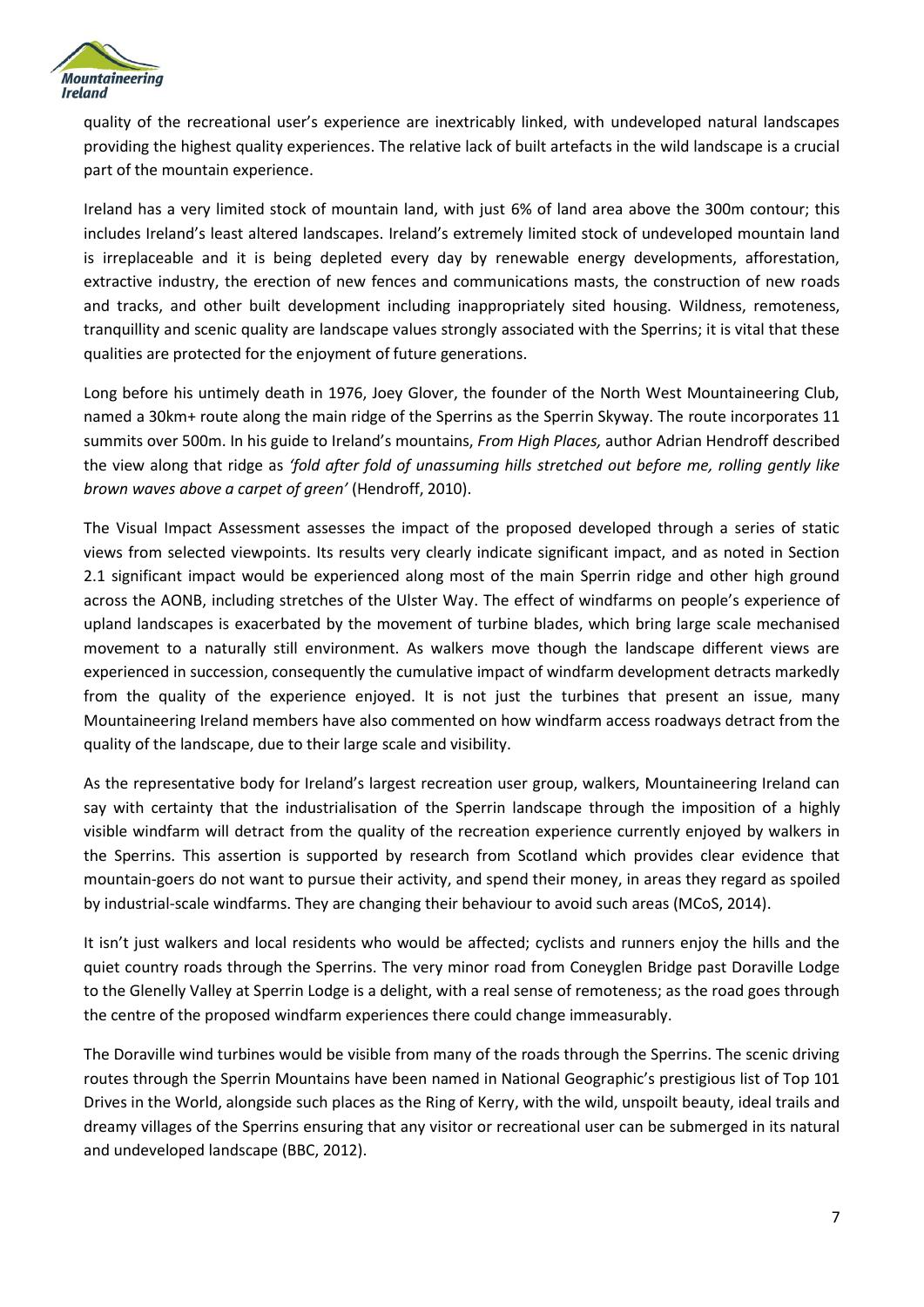

Looking beyond current experiences, this development would also undermine the attraction of the area for future visitors seeking those qualities of wildness, remoteness and tranquillity.

In addition to the MCoS research referenced above, further evidence emerged from Scotland during July 2017. A survey conducted by YouGov on behalf of the John Muir Trust found that an overwhelming 80% of Scottish people believe that Scotland's iconic *'Wild Land Areas'* should continue to be protected in the future from large-scale infrastructure, whilst the majority (55%) are *'less likely'* to visit scenic areas if they contain developments such as commercial windfarms, electricity transmission lines and super-quarries.

The beautiful scenery and the relatively unspoilt environment found in Ireland's mountain areas are irreplaceable. These areas are significant natural assets which should be wisely managed for societal benefit through appropriate planning. In addition to its adverse impact on the experience of recreational users and local residents, Mountaineering Ireland believes that the proposed development would be in contravention of Planning Policy Statement 16: Tourism, specifically TSM8, the objective of which is to safeguard tourism assets.

#### **2.3 Archaeology**

The LVIA (Appendix 6.3; 1.8.3.9) shows that the proposed development would have a significant impact on views from the Beaghmore Stone Circles. This site has been dated to the Bronze Age but also contains some earlier features, thought to be from the Neolithic period. As one of only two major clusters of stone circles on the island of Ireland, the Beaghmore complex is widely recognised as being an important national monument, and may have been the focal point of a sacred landscape in the Neolithic period. The proposed windfarm would adversely impact on the enjoyment and appreciation of this important site, which is an important tourism asset in the Sperrin area.

### **2.4 Ecology**

Based on Northern Ireland Environment Agency's mapping and datasets, the windfarm site is characterised by extensive peatland, a priority habitat. A 2013 survey found breeding waders in four kilometre squares at the centre of the proposed windfarm, and breeding raptors have been recorded in more than a dozen squares in the immediate vicinity of the site (DAERA, 2017). The site includes active peatland and the flora is typical of upland heath with a good range of typical heath/peatland species. The entire site has very suitable habitat for hen harriers, merlin, buzzards and any vagrant goshawks.

#### **2.5 Grid connection**

It appears that the developers have not included an application for the proposed grid connection route. Mountaineering Ireland draws attention to the Republic of Ireland High Court judgment in the case of O Grianna v An Bord Pleanála (December 2014). The Court quashed planning permission for a windfarm as planning permission for the grid connection was not in place, on the basis that 'project splitting' was in breach of the EIA Directive (Arthur Cox, 2015).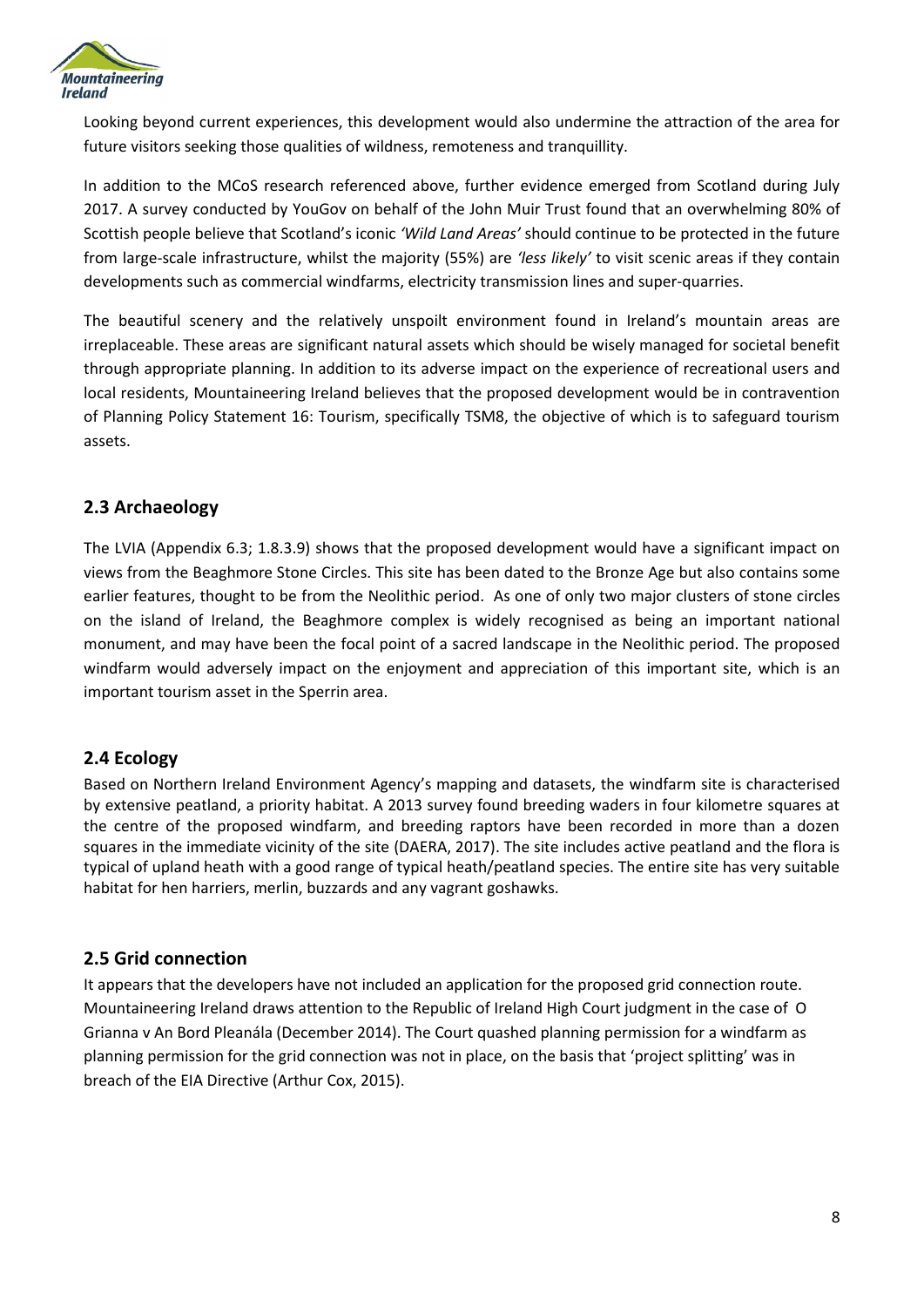

### **3. Conclusions**

As an AONB, the Sperrin landscape is deemed to be so precious that it is the nation's interest to safeguard it. The outstanding qualities of wildness, tranquillity and remoteness associated with the Sperrin Mountains are attributes that are increasingly sought after.

It has been shown in this submission that the proposed Doraville windfarm would adversely impact on both the visual amenity and landscape character of the Sperrin area, and thereby impact negatively on the experience of recreational users. It would also affect the residential amenity enjoyed by local communities. It is simply impossible to hide a windfarm of this scale in a relatively undeveloped landscape.

It is Mountaineering Ireland's assertion that approval of this proposal would unacceptably undermine the integrity of the AONB designation in the Sperrins, with long-term consequences for this important scenic landscape. With any such application in an AONB a cautious approach is required; this is very pertinent given the scale of this proposal and its central location within the AONB. The need for a cautious approach is all the greater in the absence of any mechanism to measure the capacity of the Sperrin landscape to absorb a large windfarm, and because a review of planning policy for renewable energy developments in Northern Ireland is currently underway.

Approval of this application would also undermine the significant public and community investment already made in tourism development in the Sperrins, and the economic value that recreation and tourism bring to the area. Both the recreational and tourist uses are highly sustainable and can function as strong economic generators on an ongoing basis without significant landscape degradation and with a much wider spread of return to the local and national community both in financial and employment terms.

Mountaineering Ireland trusts that you will take these views into consideration when deciding on this application.

Yours sincerely

Helen Lawless, Hillwalking Access & Conservation Officer

\*Mountaineering Ireland is the representative body for walkers and climbers on the island of Ireland. Mountaineering Ireland's mission is to represent and support the walkers and climbers of Ireland and to be a voice for the sustainable use of Ireland's mountains and hills and all the places (coastline, crags, forests) we use.

Mountaineering Ireland is recognised as the National Governing Body for the sport of mountaineering by both Sport Ireland and Sport Northern Ireland. The term mountaineering refers to a wide spectrum of activities that includes walking, rambling, hillwalking, rock and ice-climbing, bouldering and alpinism. Mountaineering Ireland has over 12,000 members, comprising 185 clubs and approximately 1400 individual members (July 2017).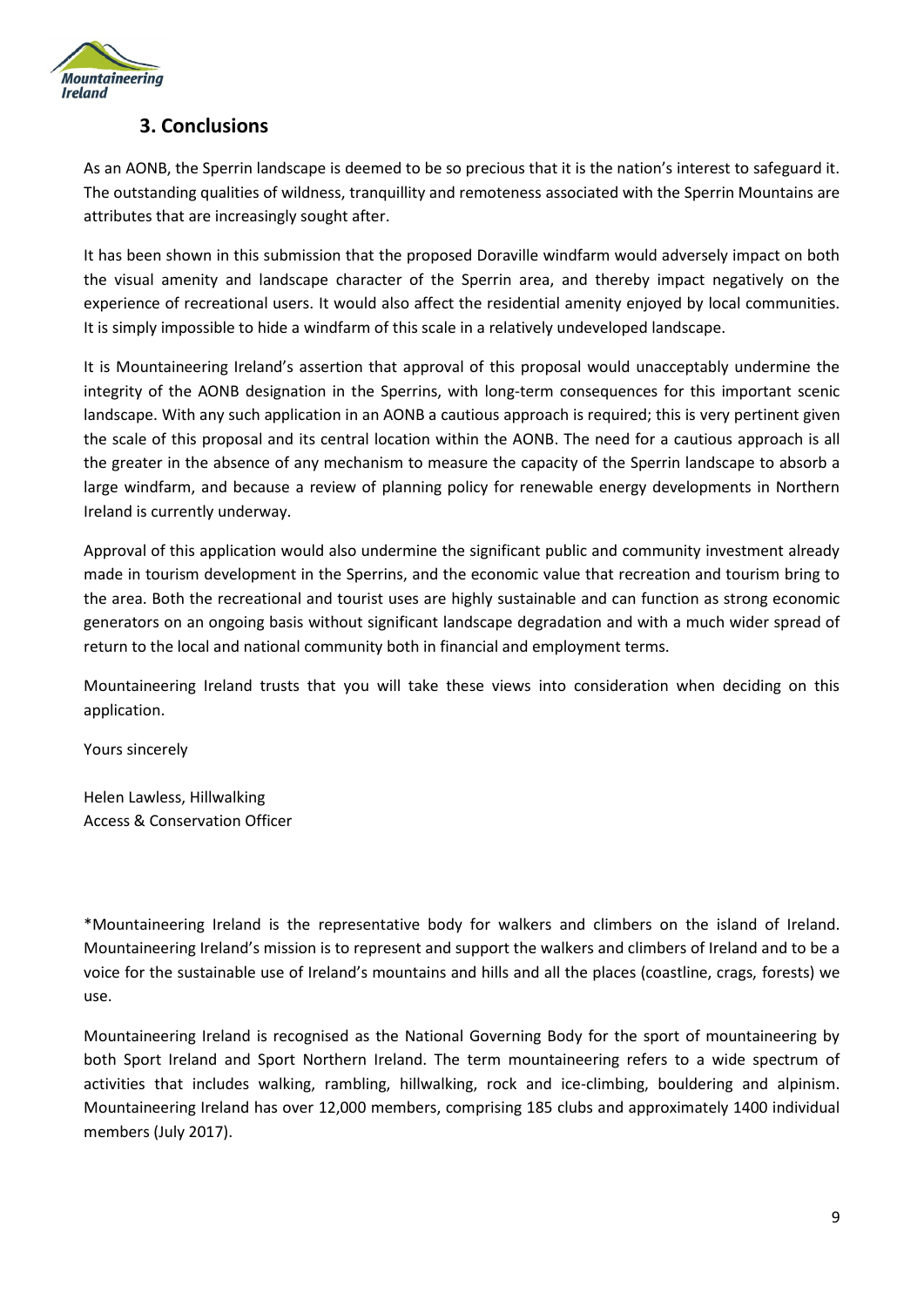

## **4. References**

Arthur Cox (2015) *Legal Update: Environmental and Planning Challenges for the Wind Energy Sector*, available onlin: [http://www.arthurcox.com/wp-content/uploads/2015/03/Legal-Update-Environmental](http://www.arthurcox.com/wp-content/uploads/2015/03/Legal-Update-Environmental-and-Planning-Challenges-for-the-Wind-Energy-Sector.pdf)[and-Planning-Challenges-for-the-Wind-Energy-Sector.pdf.](http://www.arthurcox.com/wp-content/uploads/2015/03/Legal-Update-Environmental-and-Planning-Challenges-for-the-Wind-Energy-Sector.pdf)

BBC (2012) *Sperrin Mountains in National Geographic's top 101 list*, see: [http://www.bbc.com/news/uk](http://www.bbc.com/news/uk-northern-ireland-19205729)[northern-ireland-19205729](http://www.bbc.com/news/uk-northern-ireland-19205729)

DoE (2009a) *Planning Policy Statement 18: Renewable Energy,* published by Department of the Environment: [https://www.planningni.gov.uk/index/policy/planning\\_statements/planning\\_policy\\_statement\\_18\\_\\_renewa](https://www.planningni.gov.uk/index/policy/planning_statements/planning_policy_statement_18__renewable_energy.pdf) [ble\\_energy.pdf.](https://www.planningni.gov.uk/index/policy/planning_statements/planning_policy_statement_18__renewable_energy.pdf)

DoE (2009b) *Best Practice Guidance to Planning Policy Statement 18 'Renewable Energy'*, published by Department of the Environment, available online:

[https://www.planningni.gov.uk/index/policy/planning\\_statements/planning\\_policy\\_statement\\_18\\_\\_renewa](https://www.planningni.gov.uk/index/policy/planning_statements/planning_policy_statement_18__renewable_energy__best_practice_guidance.pdf) [ble\\_energy\\_\\_best\\_practice\\_guidance.pdf](https://www.planningni.gov.uk/index/policy/planning_statements/planning_policy_statement_18__renewable_energy__best_practice_guidance.pdf)

DoE (2013) *Planning Policy Statement 16 'Tourism'* published by Department of the Environment, online at: [https://www.planningni.gov.uk/index/policy/planning\\_statements/pps\\_16\\_tourism.htm](https://www.planningni.gov.uk/index/policy/planning_statements/pps_16_tourism.htm)

DoE (2015) *Strategic Planning Policy Statement for Northern Ireland (SPPS) Planning for Sustainable Development*, published by Department of the Environment, available online: <https://www.planningni.gov.uk/spps>

EHS (2008) *Wind Energy Development in Northern Ireland's Landscapes Draft Supplementary Planning Guidance to accompany Planning Policy Statement 18 'Renewable Energy,* published by the Environment & Heritage Service: [www.planningni.gov.uk/index/news/dfi\\_planning\\_news/news\\_policy/pps18](http://www.planningni.gov.uk/index/news/dfi_planning_news/news_policy/pps18-supplementary-guidance16032009.pdf) [supplementary-guidance16032009.pdf](http://www.planningni.gov.uk/index/news/dfi_planning_news/news_policy/pps18-supplementary-guidance16032009.pdf)

Hendroff, A. (2010) *From High Places – A Journey through Ireland's Great Mountains*, published by The History Press Ireland

JMT (July, 2017) *Poll reveals the call of wild places to visitors*, published by the John Muir Trust, available online: <https://www.johnmuirtrust.org/latest/news/1205-poll-reveals-the-call-of-wild-places-to-visitors>

MCoS (2014) *Wind farms and changing mountaineering behaviour in Scotland*, published by Mountaineering Council of Scotland, available online: [http://www.mcofs.org.uk/assets/pdfs/mcofs-wind-farm-survey](http://www.mcofs.org.uk/assets/pdfs/mcofs-wind-farm-survey-report_2014.pdf)[report\\_2014.pdf.](http://www.mcofs.org.uk/assets/pdfs/mcofs-wind-farm-survey-report_2014.pdf)

Mountaineering Ireland (2017) *Mountaineering Ireland's Vision for the Future of Ireland's Mountains and Upland Areas*, available online[: http://www.mountaineering.ie/aboutus/news/2017/?id=102](http://www.mountaineering.ie/aboutus/news/2017/?id=102)

NI Assembly (March 2015), Environment Committee debate on the report of the Wind Energy Inquiry, contribution from Anna Lo MLA, available online:<http://www.theyworkforyou.com/ni/?id=2015-03-03.2.1>

NIEA (2010) *Wind Energy Development in Northern Ireland's Landscapes - Supplementary Planning Guidance*  to Accompany Planning Policy Statement 18 'Renewable Energy', published by Northern Ireland Environment Agency, available online: